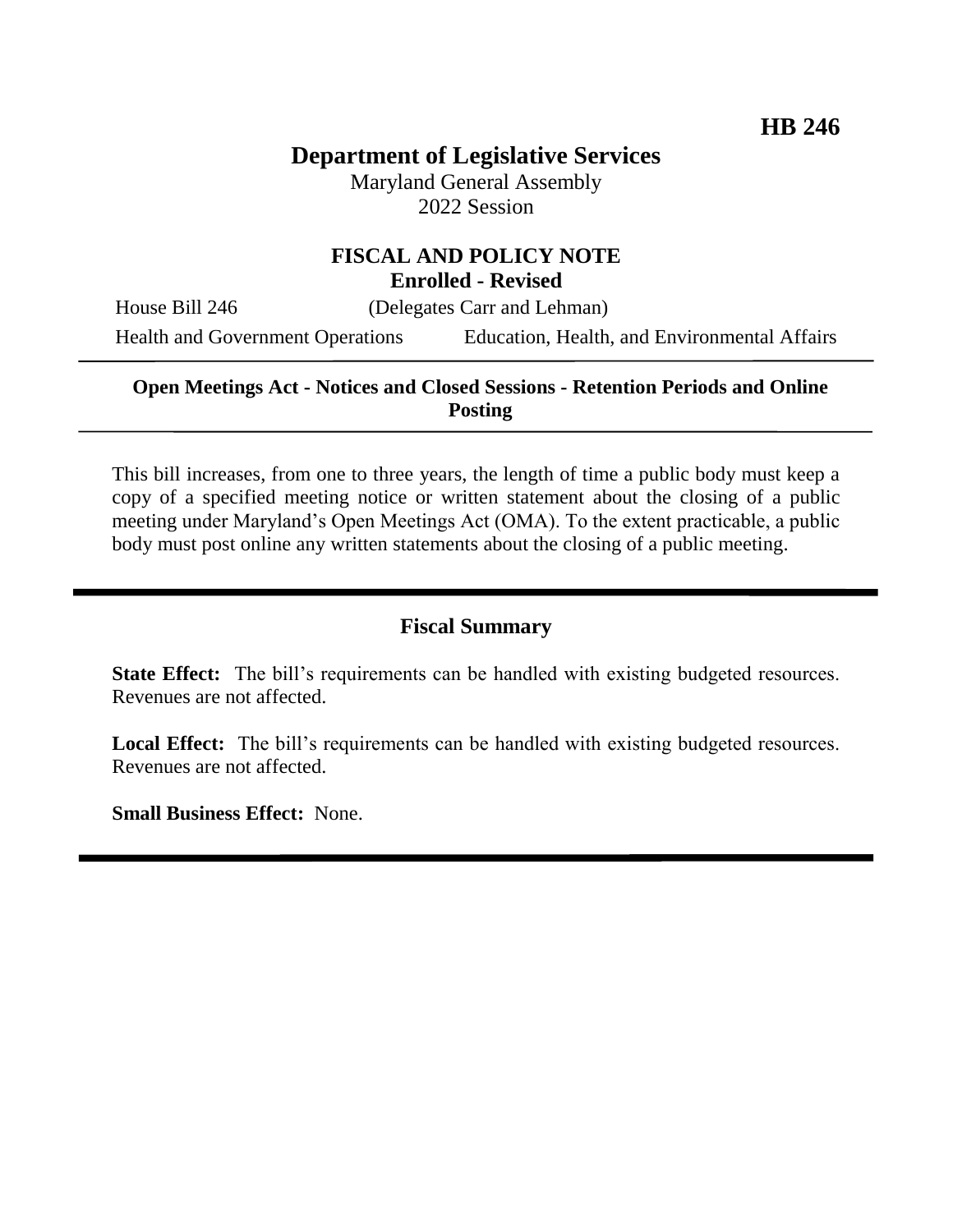## **Analysis**

### **Current Law/Bill Summary:**

### *Open Meetings Act, Generally*

Under Maryland's OMA, with limited exceptions, a public body must (1) meet in open session in places reasonably accessible to potential attendees and (2) provide reasonable advance notice of the time and location of meetings, including, when appropriate, whether any portion of a meeting will be in closed session. A "public body" is any entity that (1) consists of at least two individuals and (2) is created by the Maryland Constitution; a State statute; a county or municipal charter; a memorandum of understanding or a master agreement to which a majority of the county boards of education and the Maryland State Department of Education are signatories; an ordinance; a rule, resolution, or bylaw; or an executive order of the Governor or of the chief executive authority of a political subdivision. Exclusions from the definition of public body include juries, the Governor's cabinet and Executive Council, judicial nominating commissions, and single-member entities, among others.

#### *Notice*

Before meeting in a closed or open session, a public body must give reasonable advance notice of the session. Whenever reasonable, such notice must be in writing; include the date, time, and place of the session; and, if appropriate, include a statement that a part or all of a meeting may be conducted in closed session. OMA specifies various methods by which a public body may give notice of a meeting. A public body must keep a copy of a meeting notice for at least one year after the date of the session; the bill increases this to three years.

#### *Closed Sessions*

A public body may not meet in closed session unless a majority of the members of the public body present and voting vote in favor of closing the session. Before a public body meets in closed session, the presiding officer must conduct a recorded vote on the closing of the session and make a written statement of the reason for closing of the meeting, including the citation of the authority to close the session and a listing of the topics to be discussed. The written statement must be a matter of public record, and the public body must keep a copy of the written statement for at least one year after the date of the session. The bill increases this to three years and requires, to the extent practicable, that the statement be posted online.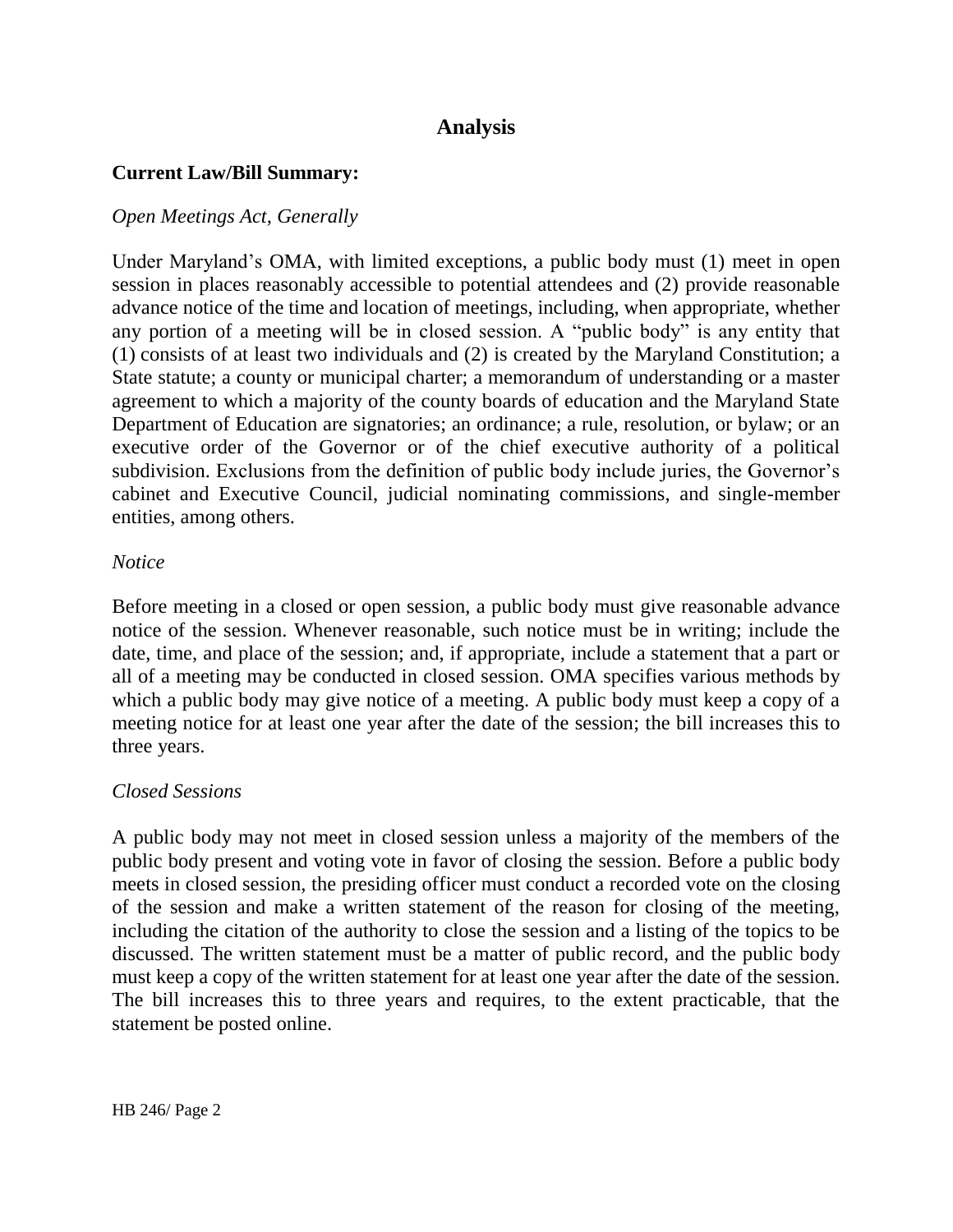A public body may not meet in closed session unless at least one member of the body has been designated to receive training on the requirements of the open meetings law. If a designated individual cannot be present at an open meeting at which the public body votes to hold a closed session, the body must complete a specified compliance checklist developed by the Office of the Attorney General (OAG) and include the checklist in the meeting minutes.

## *Compliance*

The State Open Meetings Law Compliance Board must receive, review, and resolve complaints from any person alleging a violation of OMA and issue a written opinion as to whether a violation has occurred. The opinions of the board are advisory only. The board may not require or compel any specific actions by a public body. By October 1 each year, the board must submit an annual report to the Governor and the General Assembly that includes specified information about the number, nature, and disposition of cases brought before it. In addition, the board must post the names of public bodies determined to have violated OMA and the opinions that describe the violations on the OMA page of the OAG's website.

## **Additional Information**

## **Prior Introductions:** None.

#### **Designated Cross File:** None.

**Information Source(s):** State Board of Elections; Maryland State Department of Education; University System of Maryland; Maryland Department of the Environment; Baltimore City Community College; Department of Commerce; Baltimore City; Harford, Montgomery, Talbot, and Wicomico counties; Office of the Attorney General; Secretary of State; Judiciary (Administrative Office of the Courts); Maryland Department of Health; Department of Housing and Community Development; Department of Juvenile Services; Maryland Department of Labor; Department of Natural Resources; Department of State Police; Maryland Department of Transportation; Office of Administrative Hearings; Maryland Insurance Administration; Public Service Commission; Maryland Association of Counties; Maryland Municipal League; Department of Legislative Services